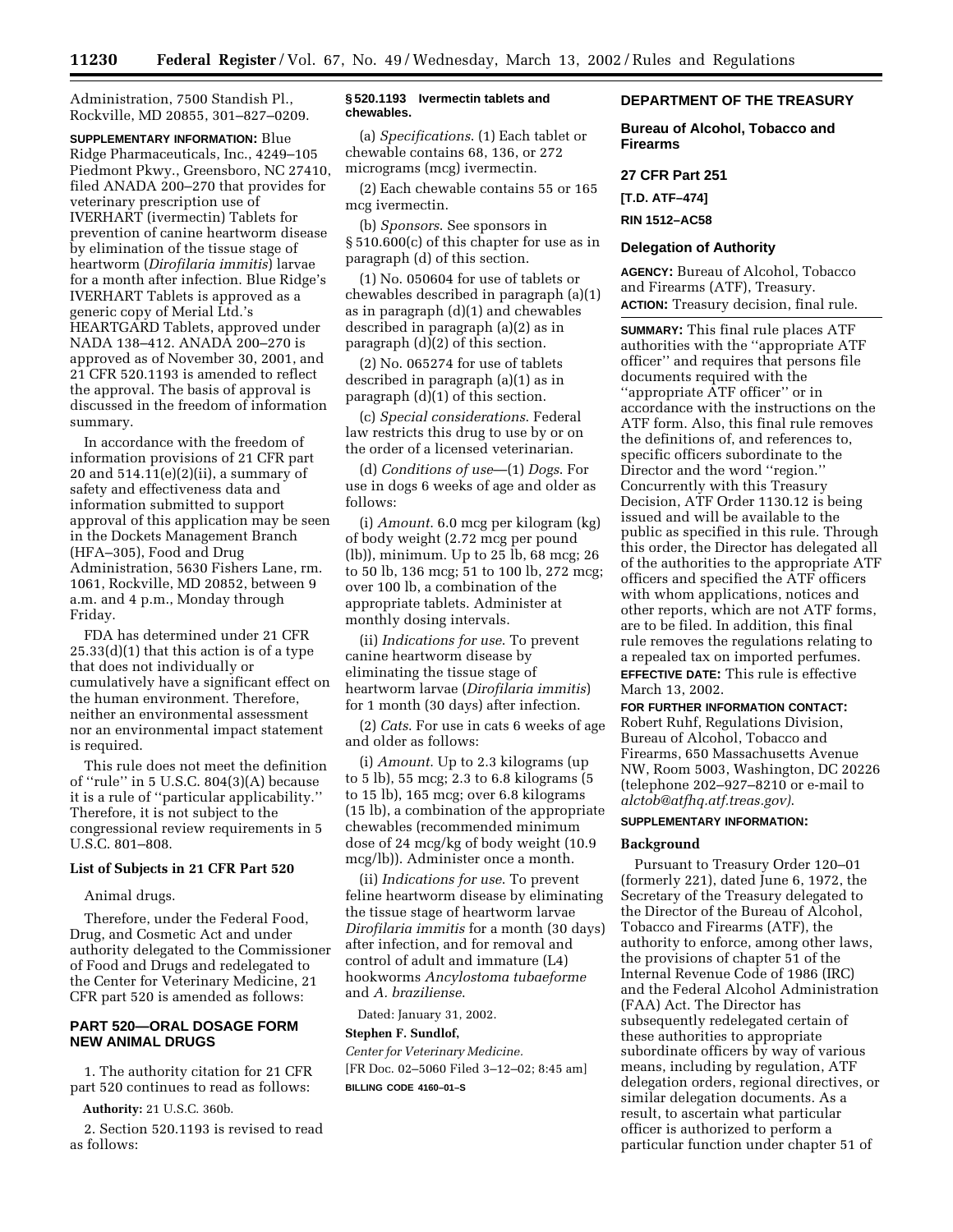the IRC or the FAA Act, each of these various delegation instruments must be consulted. Similarly, each time a delegation of authority is revoked or redelegated, each of the delegation documents must be reviewed and amended as necessary.

ATF has determined that this multiplicity of delegation instruments complicates and hinders the task of determining which ATF officer is authorized to perform a particular function. ATF also believes these multiple delegation instruments exacerbate the administrative burden associated with maintaining up-to-date delegations, resulting in an undue delay in reflecting current authorities.

Accordingly, this final rule rescinds all authorities of the Director in part 251 that were previously delegated and places those authorities with the 'appropriate ATF officer." All of the authorities of the Director that were not previously delegated are also placed with the "appropriate ATF officer." Along with this final rule, ATF is publishing ATF Order 1130.12, Delegation of the Director's Authorities in 27 CFR part 251, Importation of Distilled Spirits, Wines, and Beer, which delegates authorities to appropriate ATF officers. The effect of these changes is to consolidate all delegations of authority in part 251 into one delegation instrument. This action both simplifies the process for determining what ATF officer is authorized to perform a particular function and facilitates the updating of delegations in the future. As a result, delegations of authority will be reflected in a more timely and user-friendly manner.

In addition, this final rule also eliminates all references in the regulations that identify the ATF officer with whom an ATF form is filed. This is because ATF forms indicate the officer with whom they must be filed. Similarly, this final rule also amends part 251 to provide that the submission of documents other than ATF forms (such as letterhead applications, notices and reports) must be filed with the ''appropriate ATF officer'' identified in ATF Order 1130.12. These changes will facilitate the identification of the officer with whom forms and other required submissions are to be filed.

This final rule also makes various technical amendments to Subpart A— Scope of Regulations of 27 CFR part 251. First, a new § 251.3 is added to recognize the authority of the Director to delegate regulatory authorities in part 251 and to identify ATF Order 1130.12 as the instrument reflecting such delegations. Second, § 251.2 is amended

to provide that the instructions for an ATF form identify the ATF officer with whom it must be filed.

ATF has made or will make similar changes in delegations to all other parts of Title 27 of the Code of Federal Regulations through separate rulemakings.

### **Miscellaneous Changes**

Section 136(a) of Public Law 103–465 (108 Stat. 4841), known as the Uruguay Round Agreements Act, repealed section 5001(a)(3) of the Internal Revenue Code of 1986. This section had previously imposed a tax on perfumes imported into the United States containing distilled spirits, a tax of \$13.50 per wine gallon. Consequently, we are removing sections in part 251 of the Code of Federal Regulations that refer to this repealed tax.

#### **Corrections**

Sections 251.55 and 251.59 are being amended to remove references to obsolete regulations and an obsolete form.

#### **Paperwork Reduction Act**

The provisions of the Paperwork Reduction Act of 1995, Pub. L. 104–13, 44 U.S.C. chapter 35, and its implementing regulations, 5 CFR part 1320, do not apply to this final rule because there are no new or revised recordkeeping or reporting requirements.

## **Regulatory Flexibility Act**

Because no notice of proposed rulemaking is required for this rule, the provisions of the Regulatory Flexibility Act (5 U.S.C. 601 *et seq.*) do not apply. A copy of this final rule was submitted to the Chief Counsel for Advocacy of the Small Business Administration in accordance with 26 U.S.C. 7805(f). No comments were received.

#### **Executive Order 12866**

It has been determined that this rule is not a significant regulatory action because it will not: (1) Have an annual effect on the economy of \$100 million or more or adversely affect in a material way the economy, a sector of the economy, productivity, competition, jobs, the environment, public health or safety, or State, local or tribal governments or communities; (2) Create a serious inconsistency or otherwise interfere with an action taken or planned by another agency; (3) Materially alter the budgetary impact of entitlements, grants, user fees, or loan programs or the rights and obligations of recipients thereof; or (4) Raise novel legal or policy issues arising out of legal

mandates, the President's priorities, or the principles set forth in Executive Order 12866.

## **Administrative Procedure Act**

Because this final rule merely makes technical amendments and conforming changes to improve the clarity of the regulations, it is unnecessary to issue this final rule with notice and public procedure under 5 U.S.C. 553(b). Similarly it is unnecessary to subject this final rule to the effective date limitation of 5 U.S.C. 553(d).

## **Drafting Information**

The principal author of this document is Robert Ruhf, Regulations Division, Bureau of Alcohol, Tobacco and Firearms.

# **List of Subjects in 27 CFR Part 251**

Administrative practice and procedure, Alcohol and alcoholic beverages, Authority delegations (Government agencies), Beer, Customs duties and inspection, Electronic funds transfers, Excise taxes, Imports, Labeling, Liquors, Packaging and containers, Reporting and recordkeeping requirements, Spices and flavorings, Transportation, Warehouses, Wine.

#### **Authority and Issuance**

Title 27, Code of Federal Regulations is amended as follows:

# **PART 251—IMPORTATION OF DISTILLED SPIRITS, WINES, AND BEER**

**Paragraph 1.** The authority citation for part 251 continues to read as follows:

**Authority:** 5 U.S.C. 552(a), 19 U.S.C. 81c, 1202; 26 U.S.C. 5001, 5007, 5008, 5010, 5041, 5051, 5054, 5061, 5111, 5112, 5114, 5121, 5122, 5124, 5201, 5205, 5207, 5232, 5273, 5301, 5313, 5555, 6302, 7805.

#### **§§ 251.2, 251.11, 251.77, 251.181, 251.206, 251.209 and 251.221 [Amended]**

**Par. 2.** Remove the words "Director" each place it appears and add, in substitution, the words ''appropriate ATF officer'' in the following places:

(a) Section 251.2(a);

(b) The definition of ''Liquor bottle'' in § 251.11;

(c) Section 251.77(d);

(d) Section 251.181(a);

(e) Section 251.206;

(f) Section 251.209; and

(g) The undesignated paragraph following § 251.221(b)(3).

**Par. 3.** Amend § 251.2 by adding a sentence at the end of paragraph (a) and revising paragraph (b) to read as follows: